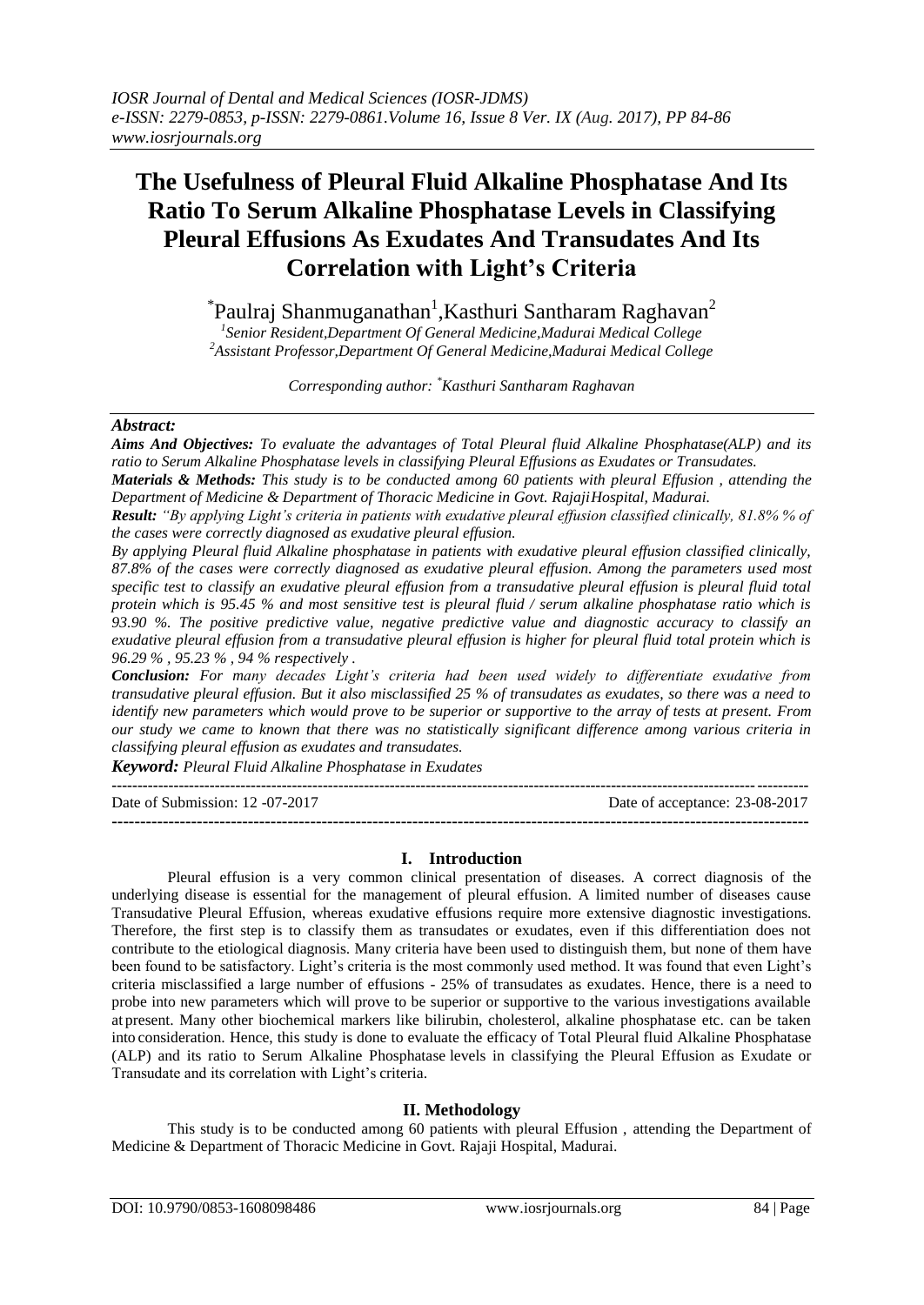### **Inclusion criteria**

- "In Patients with clinical and radiological evidence of pleural effusion irrespective of etiology, both sex
- $Aee > 12$  years"

#### **Exclusion criteria**

- "Age less than 12 years
- Prgnancy
- Jaundice
- Bone lesions"

A Brief history with clinical examination will be done.Detailed Clinical Examination , Pleural fluid alkaline phosphatase, Serum alkaline phosphatase ,Pleural fluid total protein, Serum total protein , Pleural & SerumLDH are estimated. Patients with clinical and radiological evidence of pleural effusion are to be included in the study.Then they are classified in to exudates and transudates on the basis of the clinical , radiological and biochemical evaluation .In all the patients following investigation are done to classify them as exudates and transudates.Pleural fluid alkaline phosphatase & Serum alkaline phosphatase,Pleural fluid total protein are estimated and the patients are classified in to exudates and transudates. Then the patients are classified in to exudates and transudates on the basis of Light's criteria.Now the classification of exudates and transudates done on the basis of Pleural fluid alkaline phosphatase & Serum alkaline phosphatase is compared with results of the classification of exudates and transudates done on the basis of Light's criteria.Sensitivity, specificity , Positive predictive value , negative predictive value , diagnostic accuracy of each tests are calculated.

#### **Design Of Study**

Prospective analytical study **Analysis:** Statistical analysis.

#### **II. Results**

By applying Light's criteria in patients with exudative pleural effusion classified clinically, 81.8% of the cases were correctly diagnosed as exudative pleural effusion. By applying Pleural fluid Alkaline phosphatase in patients with exudative pleural effusion classified clinically, 87.8% of the cases were correctly diagnosed as exudative pleural effusion. According to Pleural fluid/Serum Alkaline phosphatase ratio, patients with exudative pleural effusion classified clinically, 93.9% of the cases were correctly diagnosed as exudative pleural effusion. In our study by applying the Lights criteria, about 18.28 % of exudative pleural effusion was misclassified as transudative, and by applying Pleural fluid alkaline phosphatase and Pleural fluid , the misclassification was 12.2% and 25 % respectively. Whereas by Pleural fluid / Serum alkaline phosphatase ratio , the misclassification was only 3.58 %. By applying Light's criteria in patients with transudative pleural effusion classified clinically , 90.90 % of the cases were correctly diagnosed as transudative pleural effusion. By applying Pleural fluid alkaline phosphatase in patients with transudative pleural effusion classified clinically , 86.36 % of the cases were correctly diagnosed as transudative pleural effusion. According to Pleural fluid / Serum alkaline phosphatase ratio , in patients with transudative pleural effusion classified clinically, 90.90 % of the cases were correctly diagnosed as transudative pleural effusion. Among the parameters used most specific test to classify an exudative pleural effusion from a transudative pleural effusion is pleural fluid total protein which is 95.45 % and most sensitive test is pleural fluid / serum alkaline phosphatase ratio which is 93.90 %. The positive predictive value, negative predictive value and diagnostic accuracy to classify an exudative pleural effusion from a transudative pleural effusion is higher for pleural fluid total protein which is 96.29 % , 95.23 % , 94 % respectively. The sensitivity, specificity, positive predictive value, negative predictive value and diagnostic accuracy of Light's criteria are 85.71 % , 90.90 % , 92.30 % , 83.33 % , 88 % respectively

| Criteria                                               | Correctly classified as<br>transudate N (96) | Wrongly classified as<br>exudate N (%)<br>3(11.296)<br>2(7.5%) |  |
|--------------------------------------------------------|----------------------------------------------|----------------------------------------------------------------|--|
| Light 's criteria                                      | 24(88.8%)                                    |                                                                |  |
| PLEURAL<br>FLUID ALKAL<br><b>INE</b><br>PHOSPHATASE    | 25 (92.5%)                                   |                                                                |  |
| Pleural fluid / Sr<br>Alkaline<br>Phosphatase<br>Ratio | 24(88.8%)                                    | 3(11.296)                                                      |  |